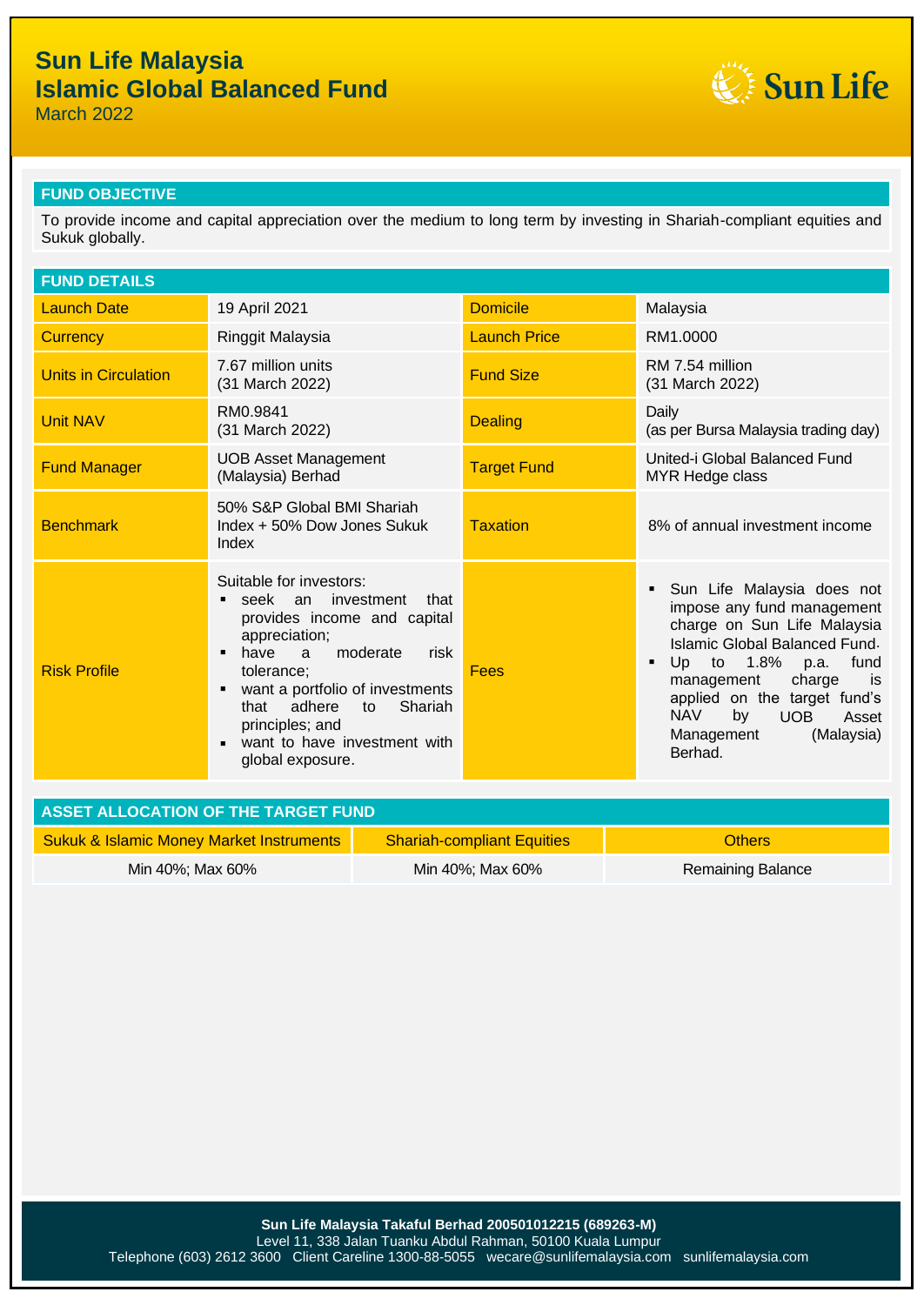

March 2022

| <b>SECTOR ALLOCATION OF THE TARGET</b><br><b>FUND (EQUITIES)</b> | <b>TOP HOLDINGS OF THE TARGET</b> |                                        |
|------------------------------------------------------------------|-----------------------------------|----------------------------------------|
| <b>Technology</b>                                                | 16.63%                            | <b>Bonds Issuer</b>                    |
| <b>Consumer Products</b>                                         | 9.29%                             | GII MURABAHAH 2/2020                   |
| <b>Health Care</b>                                               | 8.37%                             | <b>KSA SUKUK LTD</b>                   |
| <b>Industrial Products</b>                                       | 5.35%                             | <b>SAUDI ELEC GLB</b>                  |
| <b>Telecommunication</b><br><b>Services</b>                      | 3.23%                             | <b>KSA SUKUK LTD MTN</b>               |
| <b>Materials</b>                                                 | 2.98%                             | PERUSAHAAN PENERBIT SBSN<br><b>MTN</b> |
| Energy                                                           | 1.07%                             | <b>TOP HOLDINGS OF THE TARGET</b>      |
| <b>Real Estate</b>                                               | 1.01%                             | <b>MICROSOFT ORD</b>                   |
| <b>Financials</b>                                                | 0.67%                             | <b>AMAZON COM ORD</b>                  |
| <b>Utilities</b>                                                 | 0.65%                             | <b>APPLE ORD</b>                       |
| Total                                                            | 49.25%                            | <b>ALPHABET CL A ORD</b>               |
|                                                                  |                                   |                                        |

### **FURD** HOLDINGS OF THE TARGET FUND (SUKUK)

| <b>Technology</b>                           | 16.63% | <b>Bonds Issuer</b>                        | Coupon | <b>Maturity Date</b> | $\%$  |
|---------------------------------------------|--------|--------------------------------------------|--------|----------------------|-------|
| <b>Consumer Products</b>                    | 9.29%  | GII MURABAHAH 2/2020                       | 3.465  | 15/10/30             | 1.40  |
| <b>Health Care</b>                          | 8.37%  | <b>KSA SUKUK LTD</b>                       | 2.969  | 10/29/29             | 1.21  |
| <b>Industrial Products</b>                  | 5.35%  | <b>SAUDI ELEC GLB</b>                      | 4.723  | 09/27/28             | 1.00  |
| <b>Telecommunication</b><br><b>Services</b> | 3.23%  | <b>KSA SUKUK LTD MTN</b>                   | 4.303  | 01/19/29             | 0.98  |
| <b>Materials</b>                            | 2.98%  | PERUSAHAAN PENERBIT SBSN<br>MTN            | 4.150  | 03/29/27             | 0.96  |
| Energy                                      | 1.07%  | TOP HOLDINGS OF THE TARGET FUND (EQUITIES) |        |                      |       |
| <b>Real Estate</b>                          | 1.01%  | <b>MICROSOFT ORD</b>                       |        |                      | 2.85% |
| <b>Financials</b>                           | 0.67%  | <b>AMAZON COM ORD</b>                      |        |                      | 2.45% |
| <b>Utilities</b>                            | 0.65%  | <b>APPLE ORD</b>                           |        |                      | 2.26% |
| Total                                       | 49.25% | <b>ALPHABET CL A ORD</b>                   |        |                      | 2.05% |
|                                             |        | <b>NESTLE N ORD</b>                        |        |                      | 0.83% |

### **SECTOR ALLOCATION OF THE TARGET FUND (SUKUK)**

| Infrastructures & Utilities           | 18.50% |
|---------------------------------------|--------|
| Government                            | 7.91%  |
| <b>Financials</b>                     | 5.53%  |
| Telecommunication                     | 1.65%  |
| <b>Transportation &amp; Logistics</b> | 1.45%  |
| <b>Property &amp; Real Estate</b>     | 1.43%  |
| Energy                                | 0.58%  |
| <b>Basic Materials</b>                | 0.15%  |
| Total                                 | 37.20% |

| <b>PORTFOLIO ALLOCATION</b> |         |  |  |
|-----------------------------|---------|--|--|
| <b>Equity</b>               | 49.25%  |  |  |
| <b>Bonds</b>                | 37.20%  |  |  |
| Cash                        | 13.55%  |  |  |
| Total                       | 100.00% |  |  |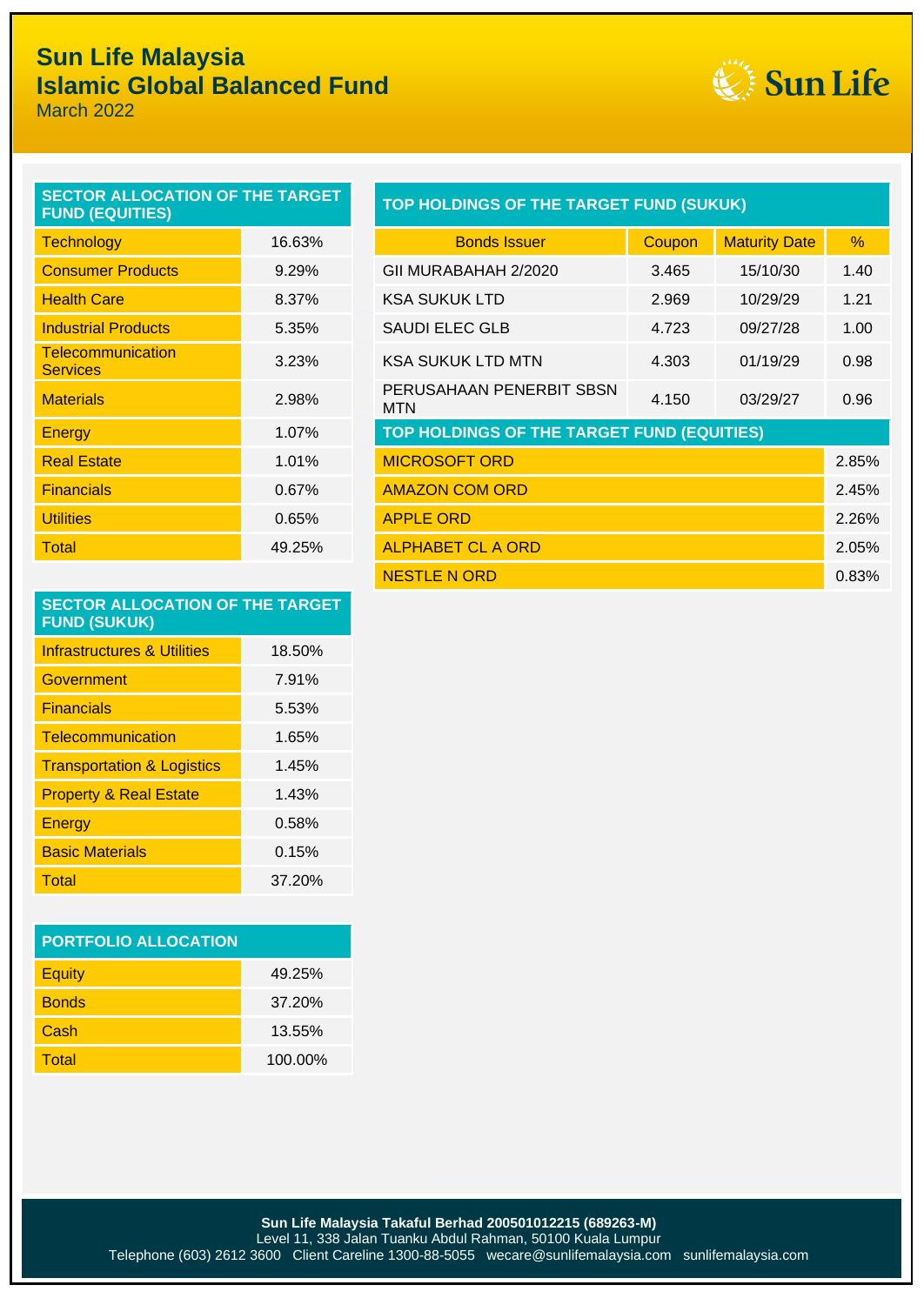

March 2022

### **PERFORMANCE RECORD**

This fund feeds into United-i Global Balanced Fund MYR Hedge class ("target fund") with the objective to provide income and capital appreciation over the medium to long term by investing in Shariah-compliant equities and Sukuk globally.

Table below shows the investment returns of Sun Life Malaysia Islamic Global Balanced Fund versus its benchmark as at 31 March 2022:

| $\frac{9}{6}$    | <b>YTD</b> | 1 <sub>M</sub> | 3M      | 6M      | 1-Years | 3-Years | <b>Since</b><br>Inception |
|------------------|------------|----------------|---------|---------|---------|---------|---------------------------|
| Fund*            | $-4.85$    | 0.72           | $-4.85$ | $-0.81$ | $-1.59$ | N/A     | $-1.59$                   |
| <b>Benchmark</b> | $-6.34$    | 0.44           | $-6.34$ | $-2.50$ | 2.02    | N/A     | 2.00                      |

*\* Calculation of past performance is based on NAV-to-NAV*

**Notice: Past performance of the fund is not an indication of its future performance which may differ. The fund performance is not guaranteed.**

### **FUND MANAGER'S COMMENTS**

#### **Equity**

Weak selection in industrials, communication services and information technology was partially offset by selection in materials, real estate and financials. On a regional basis, weak stock selection in North America was partially offset by selection in United Kingdom and Developed EU & Middle East ex UK. Within materials and financials, our top relative contributors were overweights to Vale and S&P Global, respectively. Within industrials and information technology, our top relative detractors were overweights to Fortive and Advanced Micro Devices, respectively. Shares of Vale rose over the period along with global mining stocks as nickel prices continue to surge higher in response to the Russia- Ukraine conflict. The rising metal prices are expected to provide new tailwinds and benefit Vale as one of the world's largest nickel producers. Shares of Fortive, a diversified industrial company, fell during the period. The company is scheduled to report earnings for the first quarter on April 28th.

#### **Sukuk**

Portfolio is outperforming due to financial and government-related sector. We will continue re-evaluate our portfolio strategy to ensure further outperforming the portfolio as sukuk supply continue dominate the market. Our credit exposure, GCC region accounted by 48%, included by Saudi Arabia (SA) (21%), United Arab Emirates (UAE) (21%), Qatar (5%) and Kuwait (1%). In Malaysia and Indonesia, our exposure remained at 37% and 15% respectively.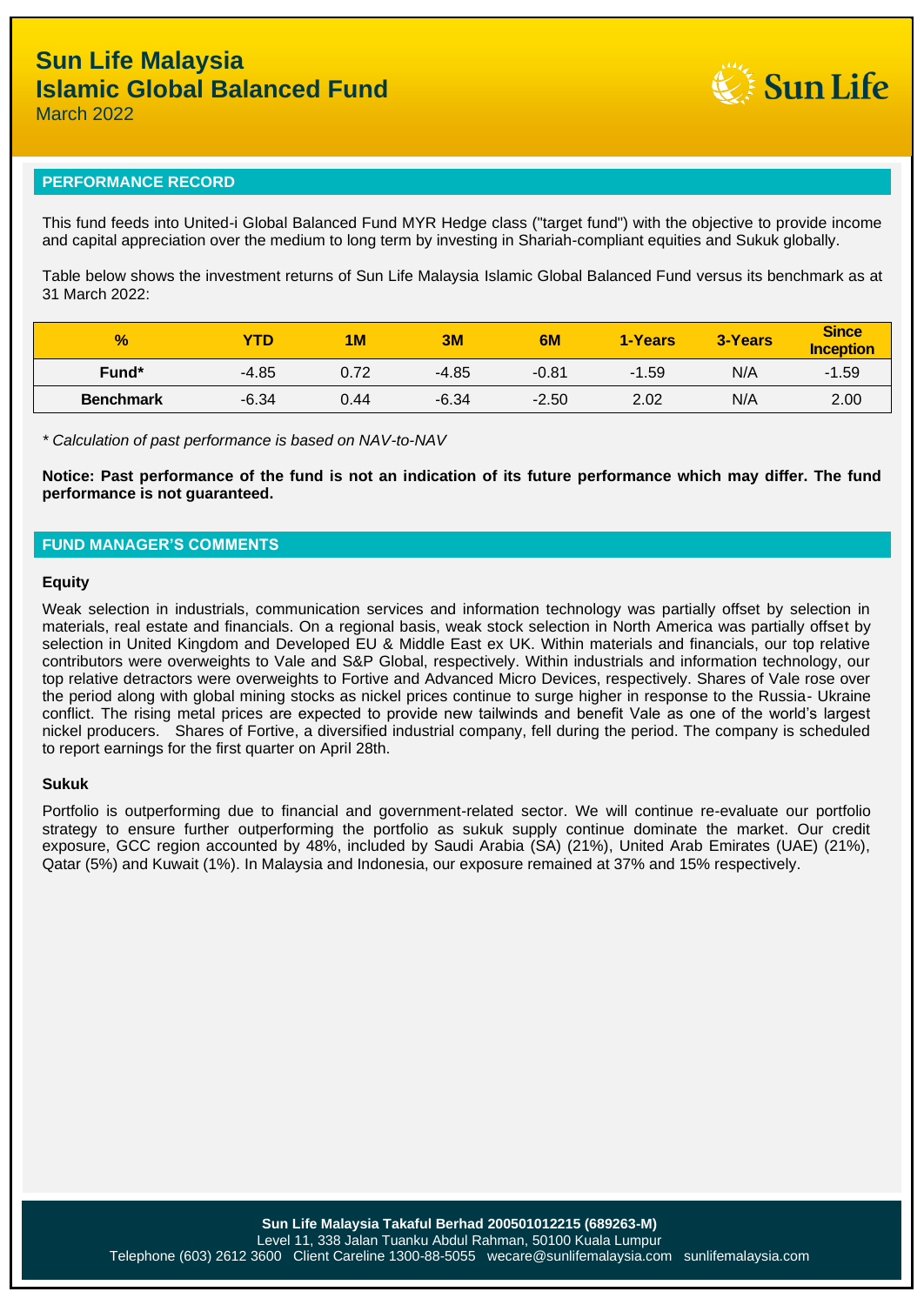

March 2022

| <b>RISK</b> | ж |
|-------------|---|
|             |   |
|             |   |

| All investment carries some form of risks. The potential key risks include but are not limited to the following: |                                                                                                                                                                                                                                                                                                                                                                                                                                                                                                                                                                                                                                                                                                                                                                                                                                                                                                                                                                                                                                                                                                                              |  |
|------------------------------------------------------------------------------------------------------------------|------------------------------------------------------------------------------------------------------------------------------------------------------------------------------------------------------------------------------------------------------------------------------------------------------------------------------------------------------------------------------------------------------------------------------------------------------------------------------------------------------------------------------------------------------------------------------------------------------------------------------------------------------------------------------------------------------------------------------------------------------------------------------------------------------------------------------------------------------------------------------------------------------------------------------------------------------------------------------------------------------------------------------------------------------------------------------------------------------------------------------|--|
| <b>General market</b><br>environment Risk                                                                        | Market risk refers to the possibility that an investment will lose value because of a general decline<br>in financial markets, due to economic, political and/or other factors, which will result in a decline in<br>the target fund's NAV.                                                                                                                                                                                                                                                                                                                                                                                                                                                                                                                                                                                                                                                                                                                                                                                                                                                                                  |  |
| <b>Inflation Risk</b>                                                                                            | This is the risk that your investment in the target fund may not grow or generate income at a rate<br>that keeps pace with inflation. This would reduce your purchasing power even though the value of<br>the investment in monetary terms has increased.                                                                                                                                                                                                                                                                                                                                                                                                                                                                                                                                                                                                                                                                                                                                                                                                                                                                    |  |
| <b>Manager's Risk</b>                                                                                            | This risk refers to the day-to-day management of the target fund by UOBAM which will impact the<br>performance of the target fund, e.g. investment decisions undertaken by UOBAM as a result of an<br>incorrect view of the market or any non-compliance with internal policies, investment mandate, the<br>deed, relevant law or guidelines due to factors such as human error or weakness in operational<br>process and systems may adversely affect the performance of the target fund.                                                                                                                                                                                                                                                                                                                                                                                                                                                                                                                                                                                                                                   |  |
| <b>Reclassification of</b><br><b>Shariah non-</b><br>compliant status<br><b>Risk</b>                             | This risk refers to the risk that the currently held Shariah-compliant securities in the target fund<br>may be reclassified as Shariah non-compliant in the periodic review of the securities by the<br>Shariah Advisory Council of the Securities Commission Malaysia (SACSC), the Shariah adviser or<br>the Shariah boards of the relevant Islamic indices. There may be opportunity loss to the target<br>fund due to the target fund not being allowed to retain the excess gains derived from the disposal<br>of the Shariah non-compliant securities. In the event the Shariah non-compliant securities are<br>disposed at a price lower than the investment cost, it may adversely affect the value of the target<br>fund. Thus, it may cause the NAV of the target fund to fall.                                                                                                                                                                                                                                                                                                                                     |  |
| <b>Credit and Default</b><br><b>Risk</b>                                                                         | Credit risk relates to the creditworthiness of the issuers of Sukuk, Islamic money market<br>instruments and/or financial institutions where the Islamic deposits are placed and their expected<br>ability to make timely payment of profit and/or principal. Any adverse situations faced by the issuer<br>of the Sukuk, Islamic money market instruments and /or financial institutions where the Islamic<br>deposits are placed may impact the value as well as liquidity of the Sukuk, Islamic money market<br>instruments and/or Islamic deposits. In the case of rated Sukuk, Islamic money market<br>instruments and financial institutions, this may lead to a credit downgrade.<br>Default risk relates to the risk that an issuer of a Sukuk, Islamic money market instrument or a<br>financial institution where the Islamic deposits are placed either defaulting on payments or failing<br>to make payments in a timely manner which will in turn adversely affect the value of the Sukuk,<br>Islamic money market instruments and Islamic deposits. This could adversely affect the NAV of<br>the target fund. |  |
| <b>Interest Rate Risk</b>                                                                                        | Interest rate risk refers to the impact of interest rate changes on the valuation of Sukuk and/or<br>Islamic money market instruments. When interest rates rise, Sukuk and/or Islamic money market<br>instruments prices generally decline and this may lower the market value of the target fund's<br>investment in Sukuk and/or Islamic money market instruments. The reverse may apply when<br>interest rates fall. Meanwhile, Sukuk and/or Islamic money market instruments with longer<br>maturities and lower profit rates are more sensitive to interest rate changes.                                                                                                                                                                                                                                                                                                                                                                                                                                                                                                                                                |  |